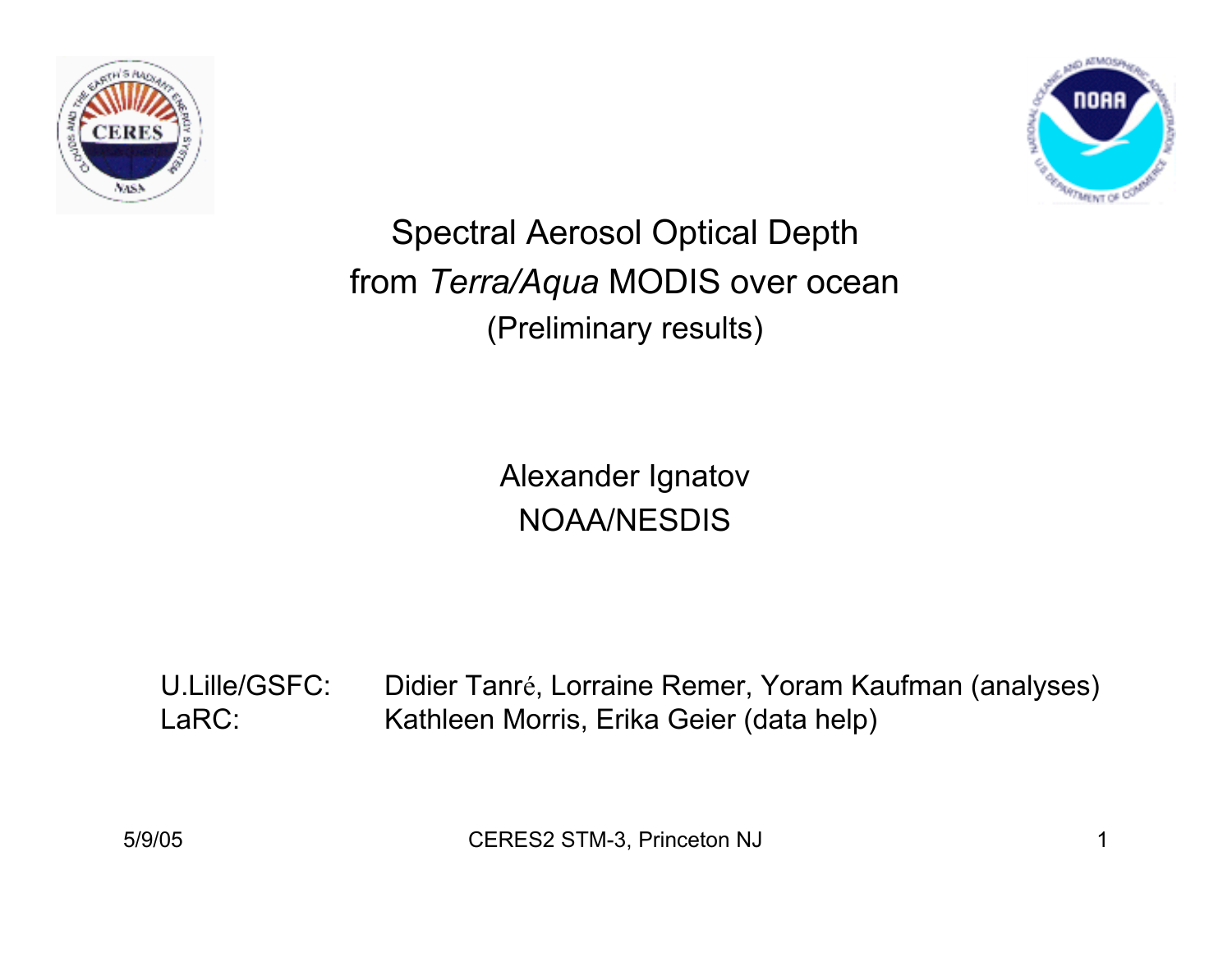

*Two aerosol products over ocean on Terra/Aqua. JAS, April 2005.*

*Consistency of two aerosol products over ocean on Terra/Aqua. Proc. SPIE, Jan 2005.*

5/9/05 CERES2 STM-3, Princeton NJ 2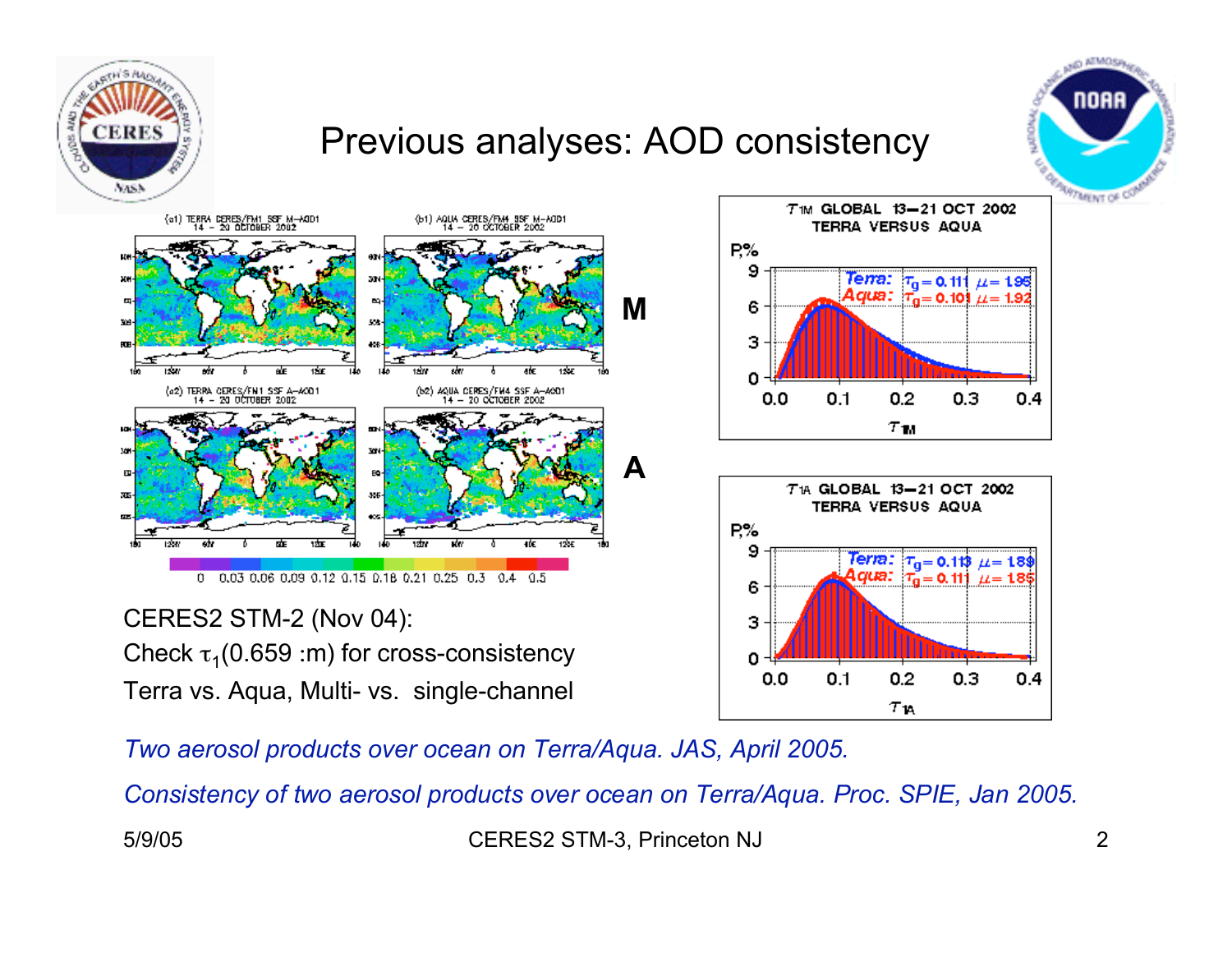

### Spectral AOD consistency



This meeting: Check consistency of MOD04 *spectral* AODs (collection 003): Global (1°)2 13-21 Oct 2002 *Terra* FM1 Ed1A/Aqua FM4 \_

61,459 spectral MODIS AODs (7 \_ from 0.47-2.13 \_m)

Compare functions (7-dimensional variables): Compress spectral AOD using PCA  $?(?) ? e<sub>o</sub>(?) ? ?<sub>1</sub>e<sub>1</sub>(?) ? ? <sub>2</sub>e<sub>2</sub>(?) ? ? <sub>3</sub>e<sub>3</sub>(?)$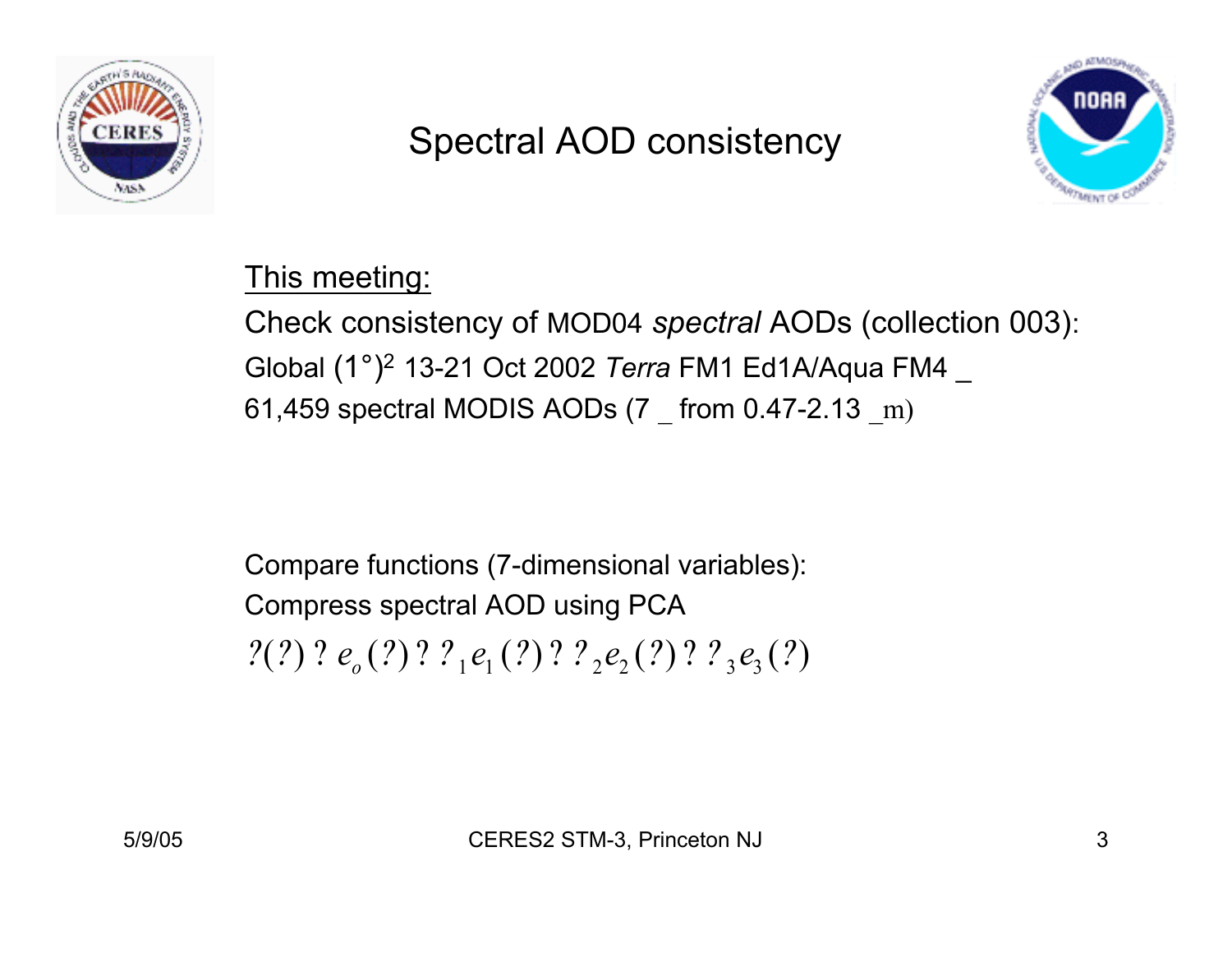

### Global mean spectral AODs



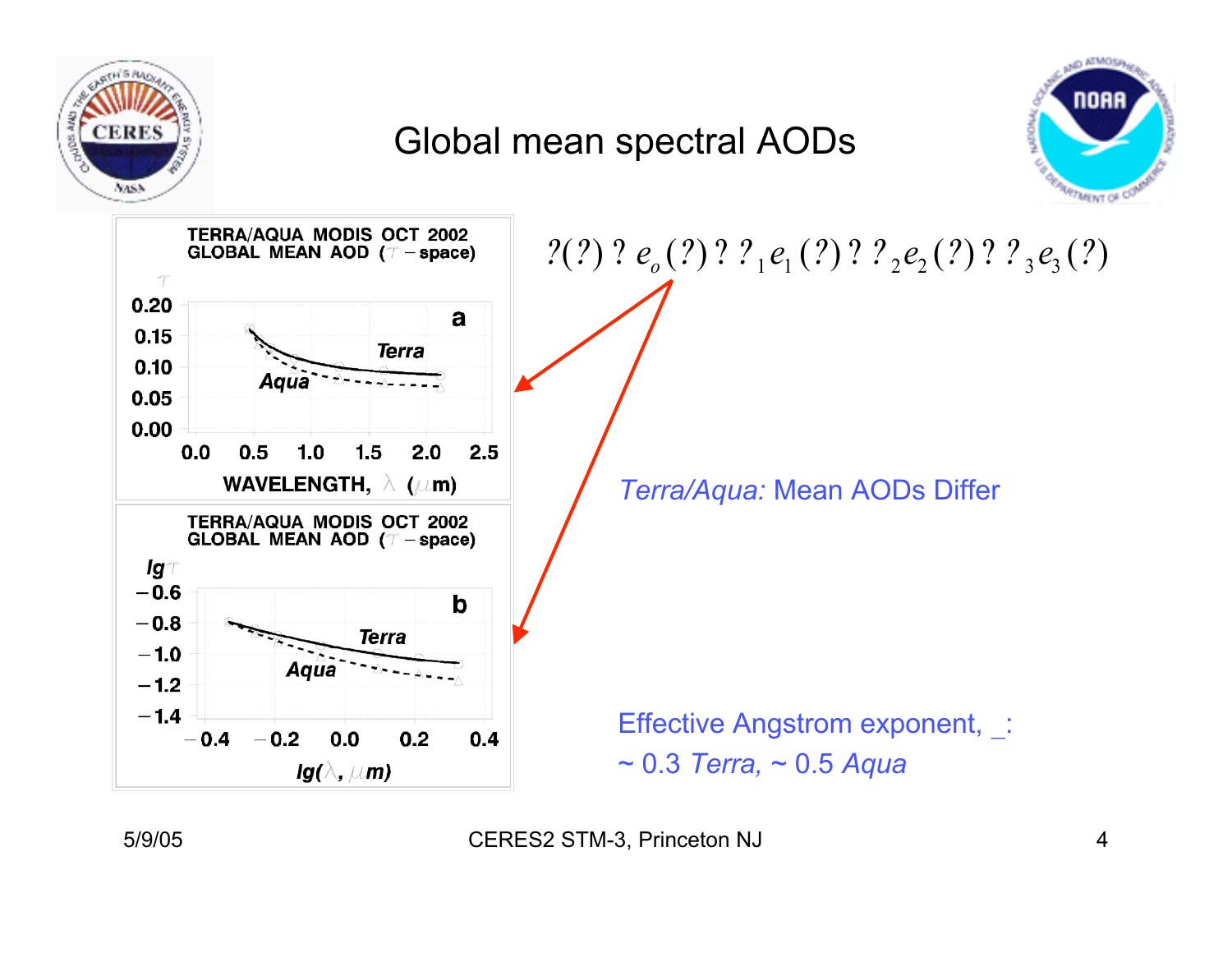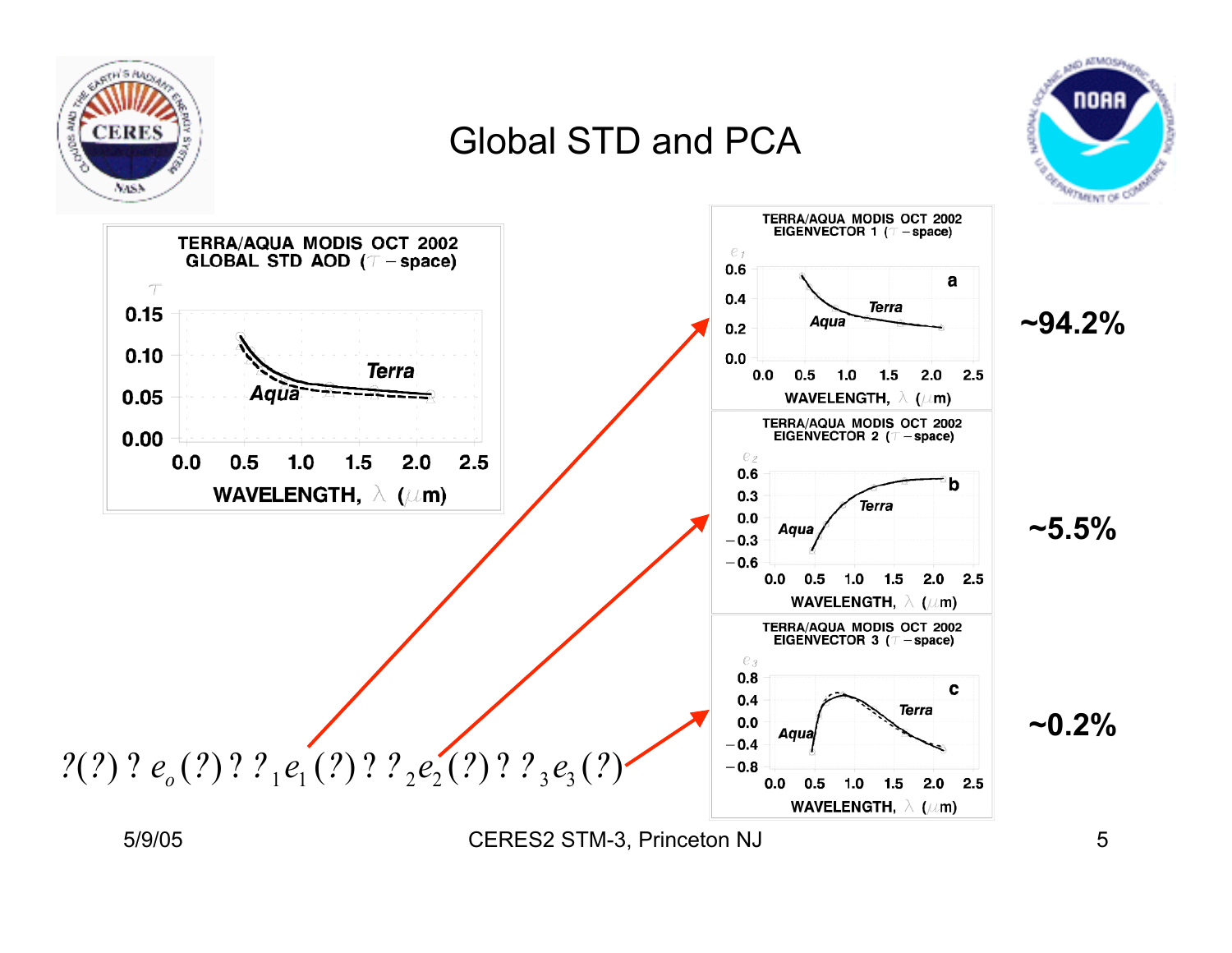

a

b

c

 $0.8$ 

 $\overline{\mathbf{c}}$ 

4

### *Terra/Aqua* PC correlations



*1st PCs: Highly correlated; Differ at high AOD*

*2nd PCs: Highly correlated; Differ on both ends*

*3rd PCs: No correlation; Noise*

5/9/05 CERES2 STM-3, Princeton NJ 6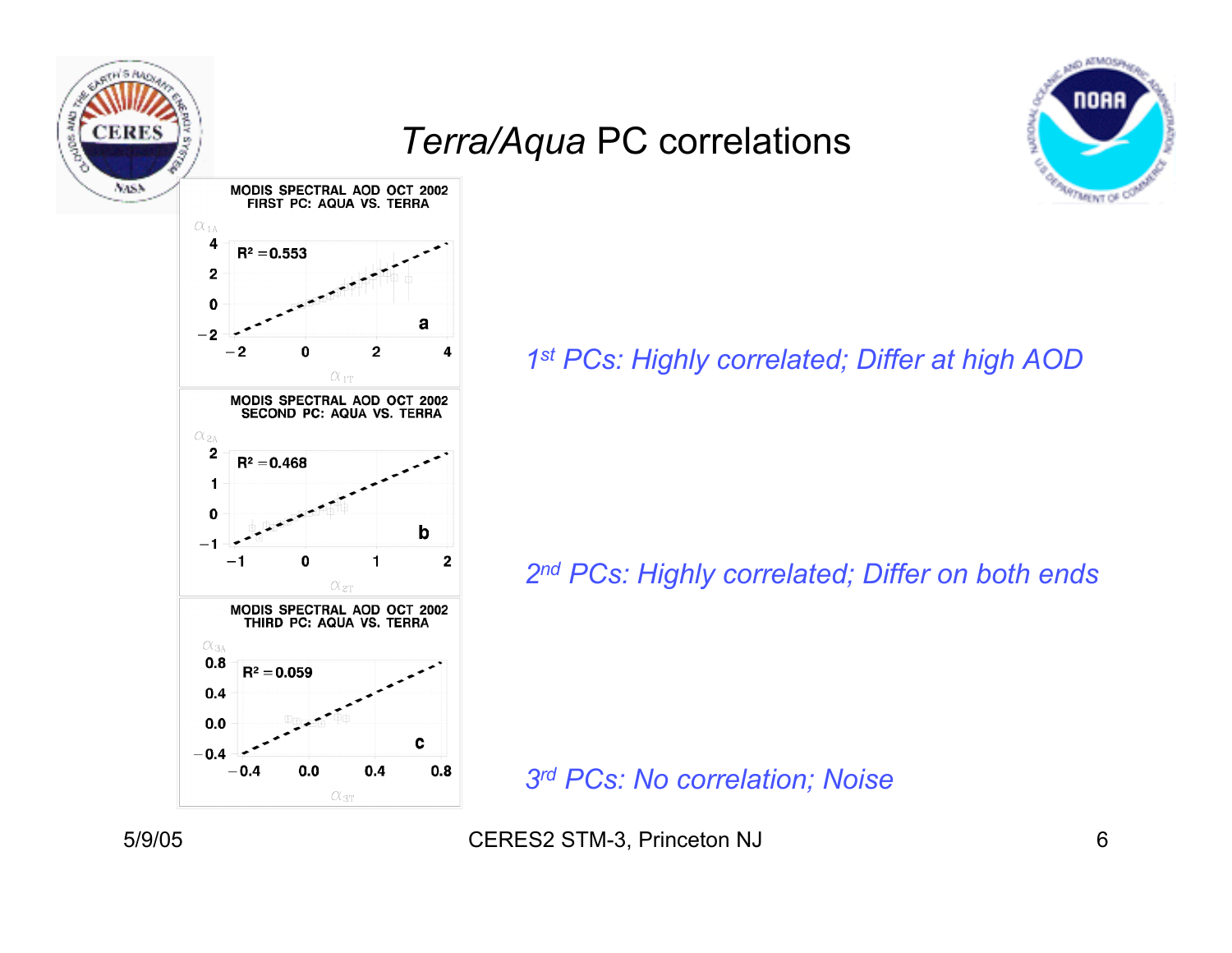

# Preliminary conclusion to collection 003(?)



- Global mean spectral AODs differ from *Terra*/*Aqua* (Angstrom exponent: *Terra* ~0.3, *Aqua* ~0.5)
- EOFs: Well reproducible from *Terra/Aqua*
- Two PCs: Explain 99.7% variability; Correlate between *Terra/Aqua*
- 3rd PC: Noise
- (Implications for info content/Assimilation/Climate?)

#### **Future work**

- Repeat calculations with collection 004 MOD04
- Extend spectral AOD analyses/Document
- Extend analyses to long-term (climate)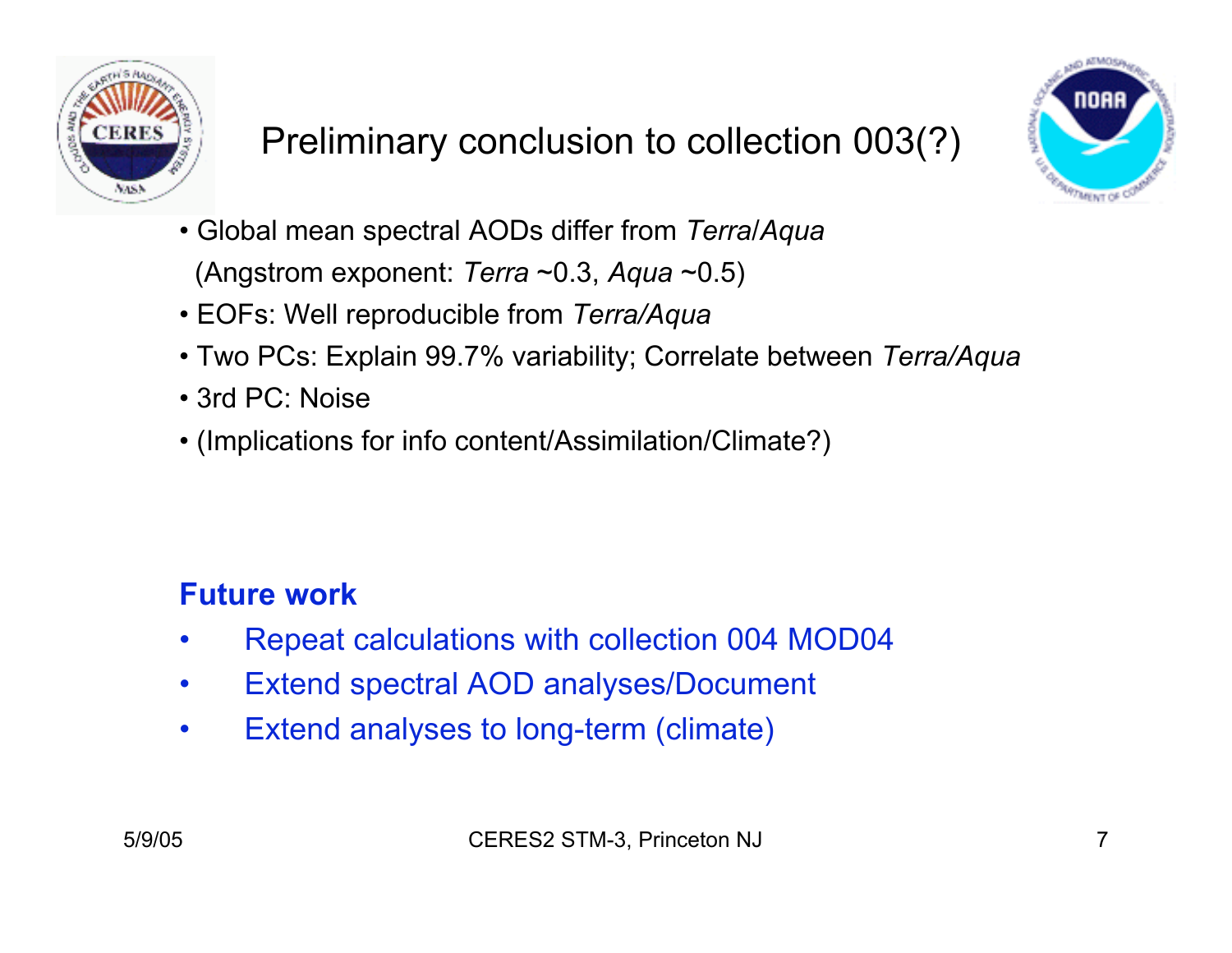

Gridded (1°)2-aerosol & ancillary data (by-product of ADM processing)



- Norman Loeb wrote original version of the code
- Generated 8-month of TRMM/VIRS data (analyses done, drafted write-up)
- Nitchie Manalo-Smith modified code for MODIS (Generated sample 1-week worth of data/Looks good)
- Acquired disk space to stage data
- Will generate time series of Terra and Aqua aerosols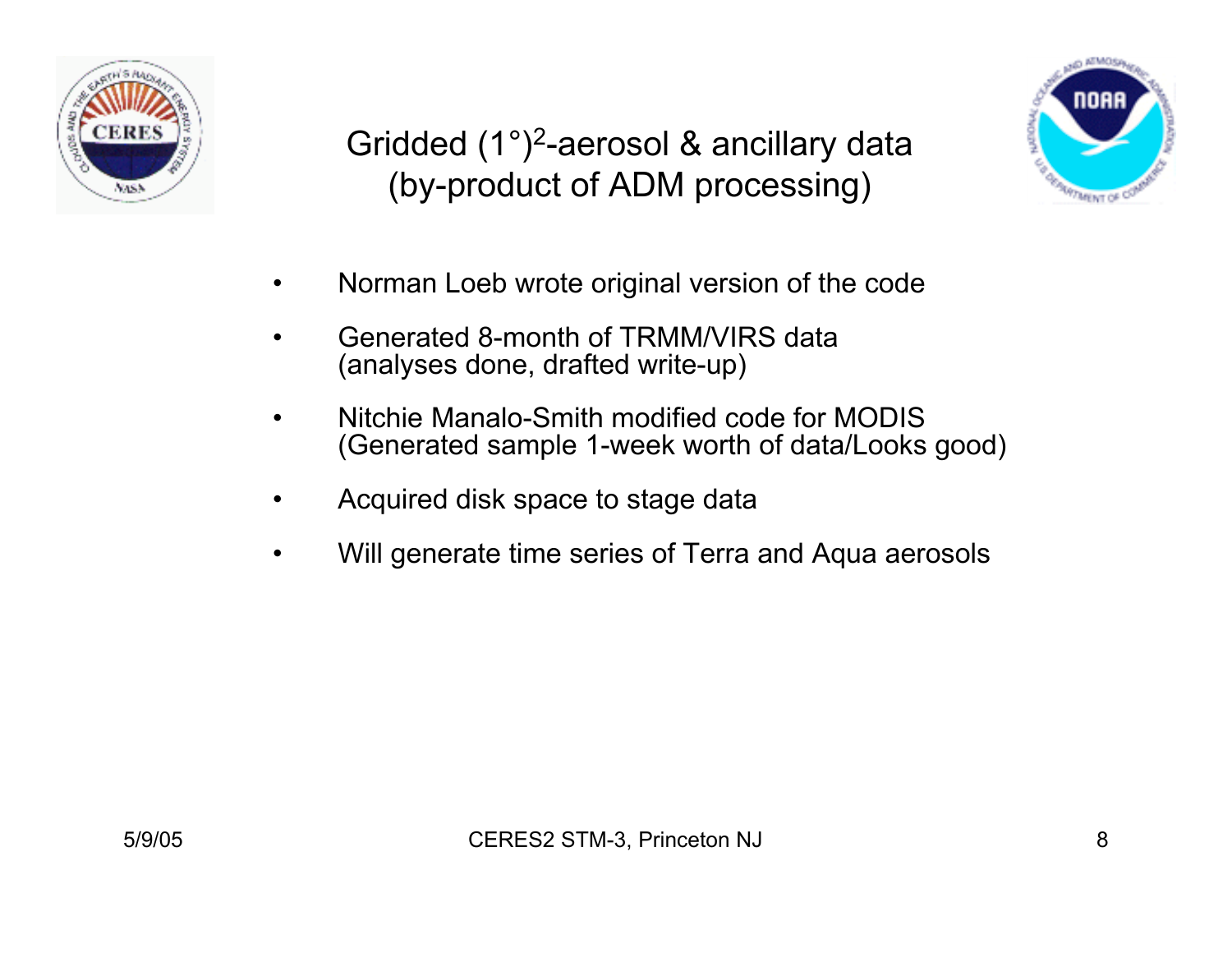

## AVHRR-like aerosol LUTs delivered for SEVIRI



- Steve DeWitte (RMI/Belgium)
- Helen Brindly (Impreial/UK)
- Pat Minnis/Sunny Sun-Mack (NASA/LaRC)
- Marianne K\_nig (EUMETSAT)

Ignatov visited EUMETSAT in April 2005 to assist with AVHRR-like algorithm implementation & evaluation

Brindly implemented A-retrievals w/SEVIRI/Drafted paper